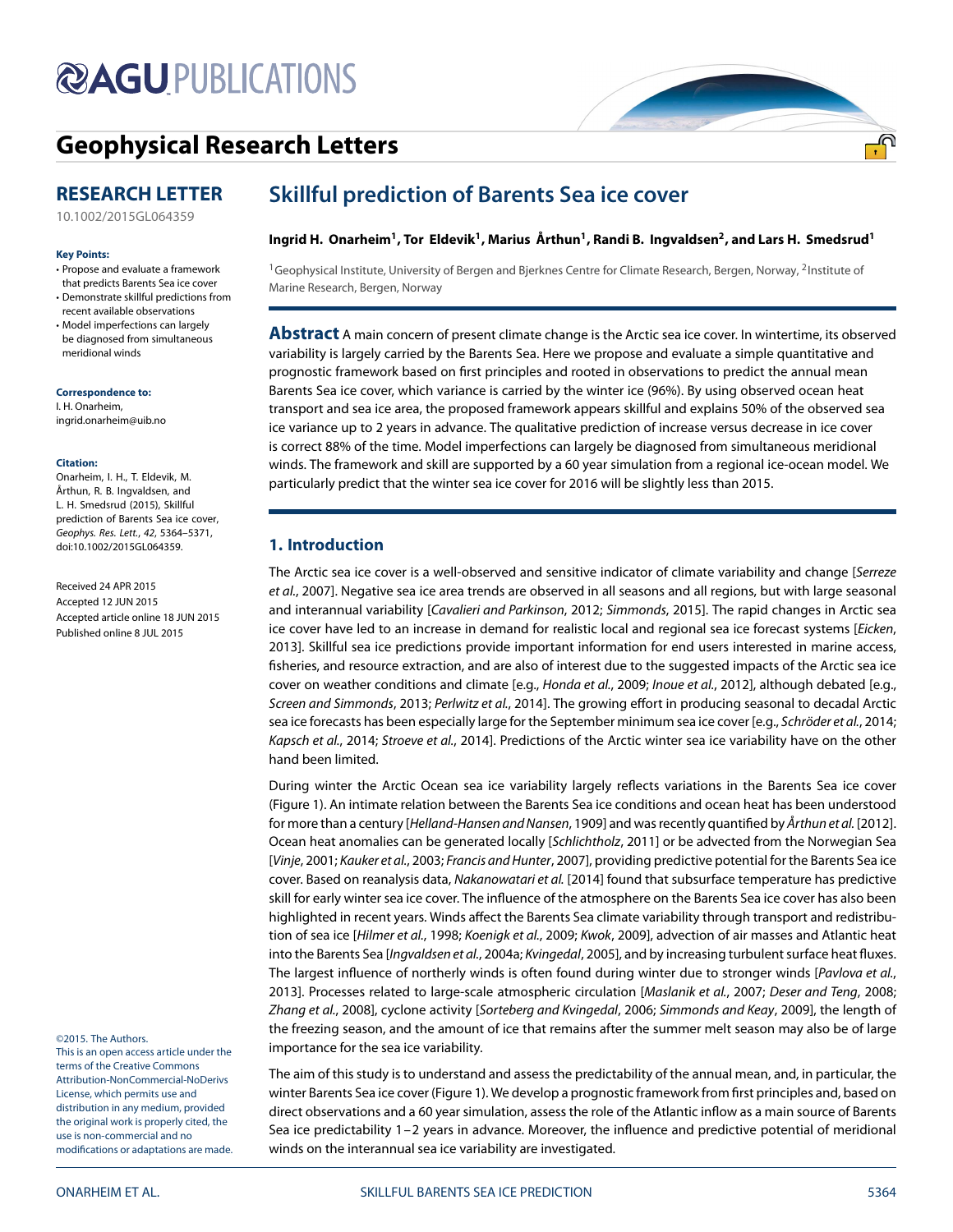## **COAGU** Geophysical Research Letters 10.1002/2015GL064359



<span id="page-1-0"></span>**Figure 1.** (a) Satellite-derived (National Snow and Ice Data Center, NSIDC) mean sea ice concentration between 1980 and 2015. The ice edge (15% ice concentration) is indicated for 1980 (white line) and 2015 (black line). We confine the Barents Sea by the red line. The mooring array across the Barents Sea Opening (BSO, yellow line) is indicated by yellow circles. (b) Time series of interannual sea ice area. Annual (July–June, blue) sea ice variability is dominated by changes in winter (December–April, black) sea ice area. During winter variations in the anomalous Arctic Ocean (interior basins and surrounding shelf seas) sea ice area (green) mainly reflect the Barents Sea ice variability; the correlation between the winter sea ice area in the Barents Sea and the Arctic Ocean is 0.96, and the standard deviations are 131  $\cdot$  10<sup>3</sup> km<sup>2</sup> and 191  $\cdot$  10<sup>3</sup> km<sup>2</sup>, respectively. Observed annual mean heat transport (red) shifted to the ice cover by 2 years is also shown (note reversed axis).

#### **2. Data and Methods**

We confine the Barents Sea to the area between 70–81°N, 15–60°E (Figure [1;](#page-1-0) following Årthun et al. [\[2012\]](#page-6-4)). The Barents Sea ice cover is characterized by a strong seasonal cycle where almost all ice melts in summer. The majority of sea ice is formed locally during winter [e.g., Vinje, [2001\]](#page-7-9), although in some winters sea ice import from the Arctic Ocean is substantial [Kwok et al., [2005\]](#page-7-20). We thus consider winter-centered annual means (July–June) for all variables, i.e., the indicated year denotes the winter-centered mean that ends in the respective year (e.g., 2015 represents July 2014 to June 2015). As the summer is practically ice free, winter (December–April) explains 96% of the annual mean variance.

#### **2.1. Observations**

Monthly sea ice area from 1979 to 2015 is obtained from the National Snow and Ice Data Center (NSIDC) [Cavalieri et al., [1996\]](#page-6-9), with a spatial resolution of 25 km × 25 km. The sea ice algorithms and the method used to derive a consistent data set are described in Cavalieri et al. [\[1999,](#page-6-10) and references therein].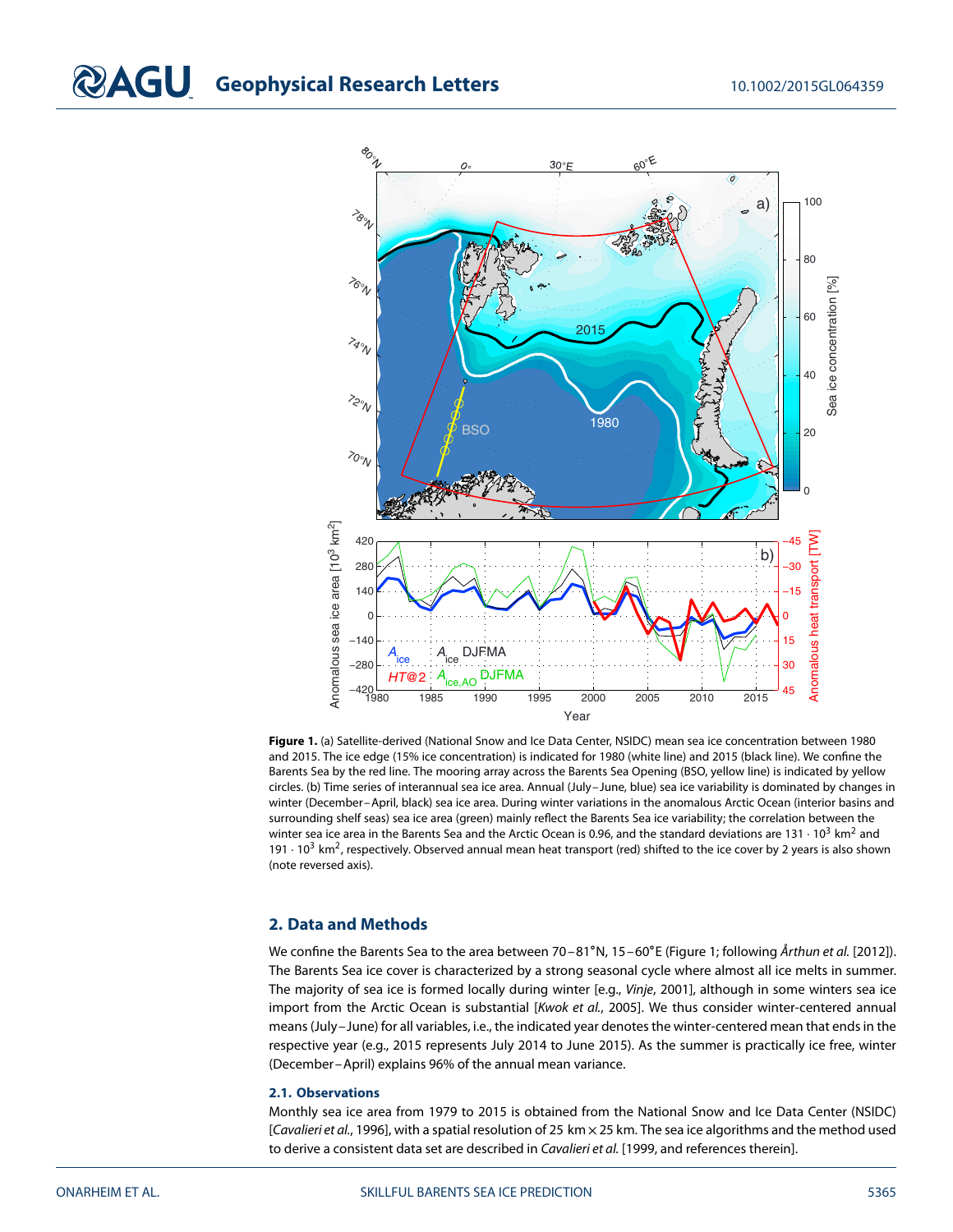To test the Atlantic heat transport as a potential predictor of the Barents Sea ice cover, we use the Atlantic water (T *>*3∘C) [Ingvaldsen et al., [2004b\]](#page-6-11) inflow through the Barents Sea Opening (BSO, 71.5–73.5∘N, 20∘E), measured by the Institute of Marine Research, Norway since September 1997. Current meter moorings deployed every 30 nm (= 56 km) in the BSO sample temperature and velocity at 50 m depth and 15 m above bottom (the current is mostly barotropic, driven by sea level changes [Ingvaldsen et al., [2004a\]](#page-6-7)), allowing for calculation of heat transport. July and August 1997, and May and June 2015 are estimated from climatological (1998–2014) values in order to get winter-centered annual mean values for 1998 and 2015, respectively. Note that the near-real-time data from April 2014 to April 2015 was postprocessed in the field after recovering the moorings. The 2015 value used herein is therefore a present best estimate of recent heat transport.

The influence from regional winds on the sea ice variability is investigated using monthly reanalysis data of the meridional wind component from the National Centers for Environmental Prediction (NCEP)-National Centers for Atmospheric Research (NCAR) [Kalnay et al., [1996\]](#page-7-21) on a 2.5∘× 2.5∘grid. The reanalysis data are comparable to observed surface wind speeds over the Barents Sea [Kolstad, [2008\]](#page-7-22) and capture synoptic changes in sea level pressure distribution and associated changes in geostrophic winds [e.g., Deser and Teng, [2008\]](#page-6-8).

#### **2.2. Model Simulation**

To complement the relatively short observational record, we use the 60 year (1948–2007) model simulation of Årthun et al. [\[2011\]](#page-6-12). The model used is the regional coupled ice-ocean model Hamburg Shelf Ocean Model (HAMSOM) [Schrum and Backhaus, [1999\]](#page-7-23). HAMSOM has a horizontal resolution of 7km×7 km and isforced with NCEP/NCAR reanalysis data. The model shows good agreement with observations, in general, and in particular with the Barents Sea ice area [ $År$ thun et al., [2012\]](#page-6-4); the simulated sea ice area is essentially the observed. The hydrographic structure of the Barents Sea is also captured by the model, and the interannual variability is realistic. Accordingly, the HAMSOM simulation seems appropriate to examine the predictability of the Barents Sea ice cover.

#### **2.3. Prediction Evaluation**

Prediction skill is assessed by variance explained  $(r^2)$ , and root-mean-square error, RMSE =  $\left[\sum_{i=1}^{N}(x_i-y_i)^2/N\right]^{1/2}$ , where N is the length of the time series and x and y are the observed and predicted time series, respectively. A common definition of skill is for a prediction framework to beat persistence [e.g., Kapsch et al., [2014\]](#page-7-6). The persistence forecast is simply constructed by assuming that the present rate of change in sea ice area persists. Predicted change is quantified with respect to the presently observed sea ice area. They are both scored against the sign of change subsequently observed. The proposed framework is also evaluated against linear trend predictions, which are constructed by extrapolating the observed linear trend in sea ice cover. The term skillful herein describes a prediction that beats the skill both of persistence and of linear trend prediction.

#### **3. Prognostic Framework**

The Barents Sea is a confined, relatively shallow basin where the oceanic heat is essentially provided through the BSO [e.g., Smedsrud et al., [2013\]](#page-7-24), and effectively lost to the atmosphere in the southern ice-free part [Häkkinen and Cavalieri, [1989;](#page-6-13) Årthun and Schrum, [2010;](#page-6-14) Smedsrud et al., [2010\]](#page-7-25). Consequently, there is little heat leaving the Barents Sea to the Arctic Ocean [Gammelsrød et al., [2009\]](#page-6-15). Both the recent trend and the sea ice variability are largely related to the inflowing Atlantic water through the BSO [Årthun et al., [2012\]](#page-6-4). We now outline a predictive and explicit framework linking ocean heat transport to the Barents Sea ice cover.

The integrated heat budget of the Barents Sea is

<span id="page-2-1"></span>
$$
\frac{dHC}{dt} = -HF + HT,\t(1)
$$

with HC being the ocean heat content, HF the net surface heat flux (the sum of shortwave, longwave, sensible, and latent heat fluxes at the ocean surface), and HT the ocean heat transport through the BSO. The quantities will be understood as anomalies for the present application. An increase in heat transport through the BSO results in warmer ocean conditions, larger heat loss to the atmosphere, and hence reduced sea ice freezing and smaller sea ice cover. Årthun et al. [\[2012\]](#page-6-4) found that the regional ocean heat content and heat loss to the atmosphere reflect the annual mean extent of ice-free ocean. Hence, we model the anomalous ocean heat content and heat loss to the atmosphere to scale with the anomalous sea ice area,  $A_{ice}$ :

<span id="page-2-0"></span>
$$
HC = -hc_0A_{ice}, \qquad HF = -q_0A_{ice}, \qquad (2)
$$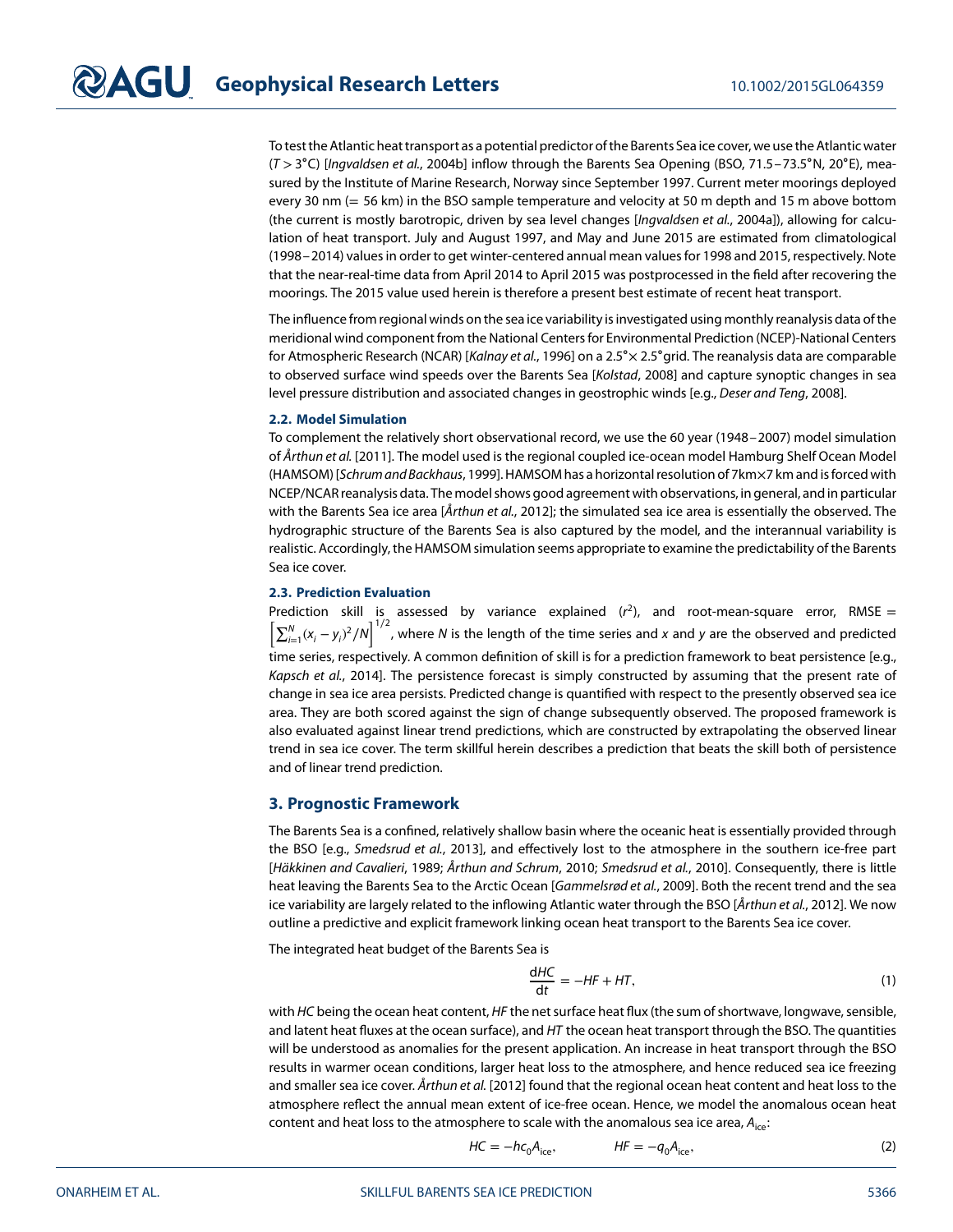where  $hc_0$  and  $q_0$  are scaling factors representing the heat content and heat loss per area of an anomalous ice-free sea surface (see Appendix A for details). Inserting the scaling into the conservation of heat results in a simple prognostic relation for the anomalous sea ice area, where heat loss to the atmosphere acts as a relaxation toward no anomalous sea ice area, and ocean heat transport drives changes in sea ice area:

<span id="page-3-0"></span>
$$
\frac{dA_{ice}}{dt} = -\frac{q_0}{hc_0}A_{ice} - \frac{1}{hc_0}HT.
$$
\n(3)

The relation constitutes a quantification of changes in the sea ice area from ocean heat transport and sea ice area. In its simplest form, the right-hand side represents a qualitative prediction for the sign of change from which is the most dominant predictor, ice cover versus heat transport. Hence, the framework predicts the Barents Sea ice area based on observed sea ice area and heat transport through the BSO.

Solving equation [\(3\)](#page-3-0) analytically results in an explicit expression of the anomalous sea ice area:

<span id="page-3-2"></span>
$$
A_{\rm ice}(t) = \left(A_0 - \frac{1}{q_0 \tau} \int_0^t H T(t) e^{\frac{t}{\tau}} dt\right) e^{-\frac{t}{\tau}},
$$
\n(4)

where  $A_0$  is the initial sea ice anomaly and  $\tau = hc_0/q_0$  is the characteristic time scale for heat balance indicating the flushing time of the Barents Sea. The anomalous sea ice area at a given time is thus set by the initial sea ice area and the integrated heat input through the BSO. The weight of the past decreases exponentially with time scale  $\tau$ . Both the observational record and the HAMSOM data indicate a memory (heat balance) of the Barents Sea of approximately 3 years (Appendix A). This compares well with the flushing time of the Barents Sea which is less than 5 years based on a throughflow of 2 Sv (1Sv =  $10^6$  m<sup>3</sup> s<sup>−1</sup>) and a basin volume of 3 ⋅ 10<sup>14</sup> m<sup>3</sup> and is also consistent with the lagged sea ice response to a variable Atlantic inflow, as suggested by Årthun et al. [\[2012\]](#page-6-4).

Forward discretization of equation [\(3\)](#page-3-0) gives a prognostic relation linking the anomalous sea ice area to the anomalous ice area and heat transport the previous year:

<span id="page-3-1"></span>
$$
A_{\text{ice}}^{n+1} = -\left(\frac{q_0}{hc_0}A_{\text{ice}}^n + \frac{1}{hc_0}H\tau^n\right)\Delta t + A_{\text{ice}}^n,\tag{5}
$$

where n indicates time and  $\Delta t$  is the time step of 1 year. Note that equation [\(5\)](#page-3-1) predicts year  $n + 1$  based on the true sea ice area and heat transport for year n, i.e., a simplest form of data assimilation. Equation [\(4\)](#page-3-2) integrates the heat transport over time only considering the initial sea ice anomaly. Hence, the analytical solution in equation [\(4\)](#page-3-2) potentially accumulates model imperfections (related to equation [\(2\)](#page-2-0)) with time. Predictions based on the discretized equation [\(5\)](#page-3-1) can therefore maybe be expected to be more skillful, and to be more appropriate for practical use.

#### **4. Predictions of the Barents Sea Ice Cover**

To evaluate the proposed framework predicting the Barents Sea ice cover, we first use direct observations and thereafter the 60 year model simulation. Using the observation-based scaling parameters (cf. Appendix A) in equations [\(4\)](#page-3-2) and [\(5\)](#page-3-1) allows for predictions of the Barents Sea ice cover based on available observations. The analytical estimate using direct observations as input shows good agreement to the observed sea ice cover (Figure [2a](#page-4-0)). Using equation [\(5\)](#page-3-1), 50% of the variance is explained, and the RMSE is relatively small (roughly half of a standard deviation of 91⋅10<sup>3</sup> km<sup>2</sup>; Table [1\)](#page-4-1). There is, however, the expected underestimation of magnitude due to variance not explained (cf. Appendix A). This suggests that the proposed framework linking observed Barents Sea ice cover and heat transport through the BSO is useful for predicting the Barents Sea ice cover 1 year in advance. It is in particular predicted that the sea ice area in 2016 will be 12 ⋅ 10<sup>3</sup> km<sup>2</sup> smaller than that of 2015. The predicted sea ice area for 2016 is near the mean over the last 20 years, but still corresponds to the eighth lowest sea ice area since 1979. The results are supported by HAMSOM data (Figure [2b](#page-4-0)). Based on equation [\(4\)](#page-3-2), the analytical estimate using HAMSOM data as input explains 63% of the variance in sea ice cover, and the RMSE is relatively small (43⋅10<sup>3</sup> km<sup>2</sup> compared to the standard deviation of 69⋅10<sup>3</sup> km<sup>2</sup>). For HAMSOM the prediction from the integral equation [\(4\)](#page-3-2) is slightly better than the prediction based on equation [\(5\)](#page-3-1), with  $r^2 = 55\%$  and RMSE = 46  $\cdot$  10<sup>3</sup> km<sup>2</sup>. This corroborates that ocean heat transport is a dominant driver of the HAMSOM simulated sea ice cover.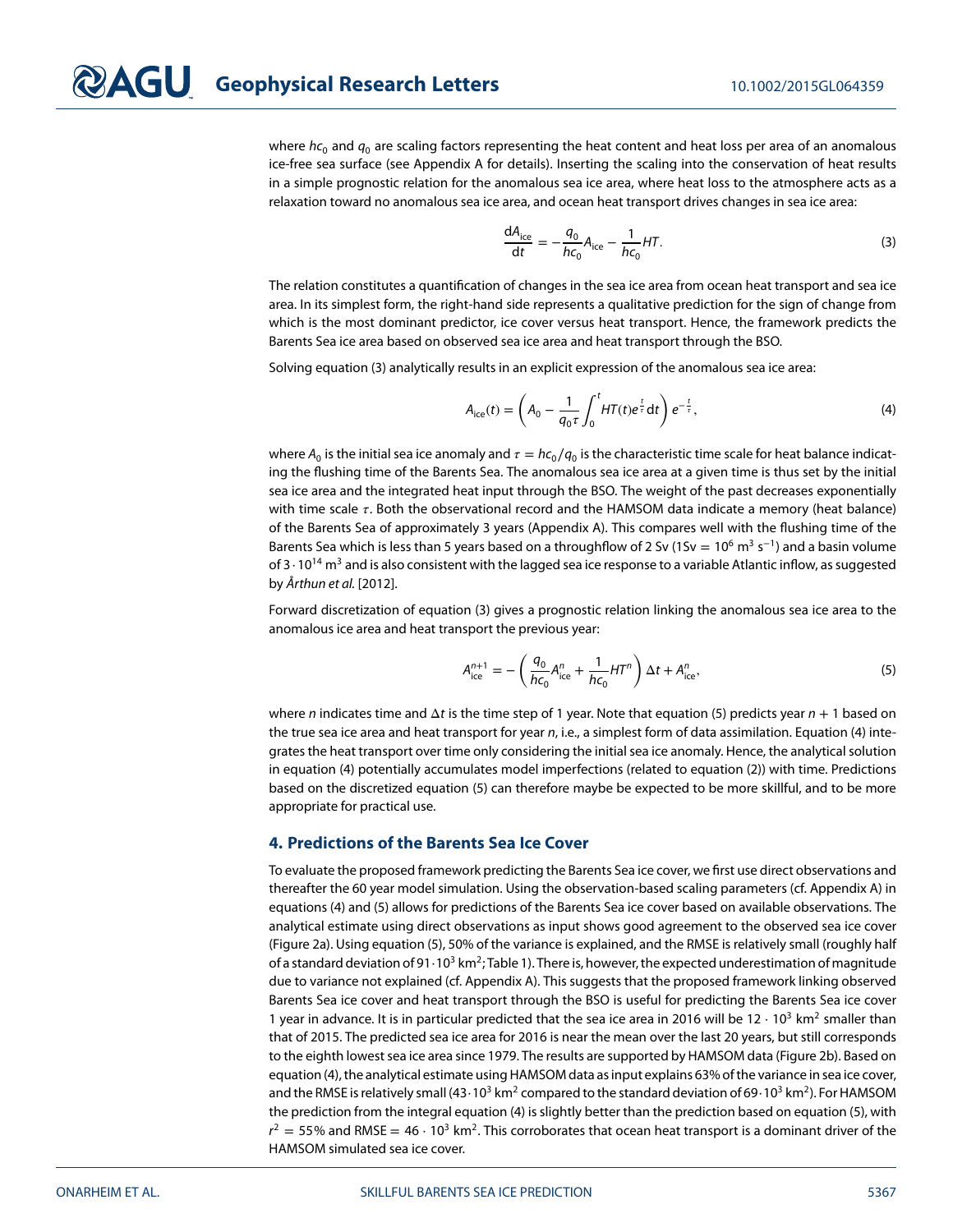

<span id="page-4-0"></span>**Figure 2.** (a) Annual (July–June) observed and predicted anomalous Barents Sea ice area between 1999 and 2016. Anomalies are relative to the mean sea ice area of 238  $\cdot$  10<sup>3</sup> km<sup>2</sup> for the 1998–2015 period. The prediction is based on the sea ice area and heat transport through the Barents Sea Opening the previous year (equation [\(5\)](#page-3-1)). (b) Annual (July–June) modeled (HAMSOM) and predicted anomalous Barents Sea ice area between 1950 and 2007. Anomalies are relative to the mean sea ice area of  $377 \cdot 10^3$  km<sup>2</sup> for the 1949–2007 period. The prediction is based on the integrated heat transport through the Barents Sea Opening and the initial sea ice area (equation [\(4\)](#page-3-2)).

#### **5. Evaluation of Predictability**

As our prediction of the Barents Sea ice cover compares well with observed sea ice variability, we now assess the skill (cf. section 2) of the proposed framework. The qualitative prediction of an increase/decrease in sea ice cover is correct in 15 years out of the 17 available years, i.e., 88% of the time considering the observations retrospectively (Figure [3](#page-5-0) and Appendix A). The proposed method to predict changes in sea ice cover thus beats persistence (correct 88% of the time compared to 63% for persistence). Our physically based framework also beats linear trend predictions. By considering the trend over the period of observed heat transport, the linear trend prediction gives a RMSE of 87  $\cdot$  10<sup>3</sup> km<sup>2</sup>, compared with 56  $\cdot$  10<sup>3</sup> km<sup>2</sup> from equation [\(5\)](#page-3-1) (Table [1\)](#page-4-1). The RMSE is slightly reduced (73  $\cdot$  10<sup>3</sup> km<sup>2</sup>) when basing extrapolation on the full satellite observed sea ice record. We thus find the proposed framework to be skillful.

To further evaluate the framework, we account for the memory of the Barents Sea (3 years; Appendix A), and evaluate the prediction with up to 3 years time lag between heat transport and sea ice cover. Accordingly the forecast horizon of the framework may possibly be extended. Results from linear regression (cf. equation [\(A1\)](#page-6-16)) show that the observational based prediction is slightly improved using a 2 year leading heat transport (Table [1\)](#page-4-1). The heat transport leading the ice cover by 3 years has only a minor influence on the sea ice cover. The forecast horizon can thus be considered to be to 2 years from the point of view of ocean heat transport.

<span id="page-4-1"></span>

| <b>Table 1.</b> Evaluation Statistics for the Predictions <sup>a</sup> |                |             |               |             |
|------------------------------------------------------------------------|----------------|-------------|---------------|-------------|
|                                                                        | Observations   |             | <b>HAMSOM</b> |             |
| Method                                                                 | r <sup>2</sup> | <b>RMSE</b> | $r^2$         | <b>RMSE</b> |
| Based on equation (5)                                                  |                |             |               |             |
| $A_{\text{ice}}@1, HT@1$                                               | 50             | 56          | 55            | 46          |
| $A_{\text{ice}}@1, HT@2$                                               | 50             | 49          | 41            | 53          |
| $A_{ice}@1, HT@1, V@1$                                                 | 52             | 55          | 63            | 42          |
| $A_{ice} @ 1, HT @ 1, V @ 0$                                           | 78             | 38          | 66            | 40          |
| Based on equation (4)                                                  | 42             | 69          | 63            | 43          |

<sup>a</sup>Explained variance,  $r^2$  (%); root-mean-square error, RMSE ( $\times 10^3$  km<sup>2</sup>); and time lag, @ (year).  $A_{ice}$ , sea ice area; HT, ocean heat transport; and v, meridional wind; all are anomalies.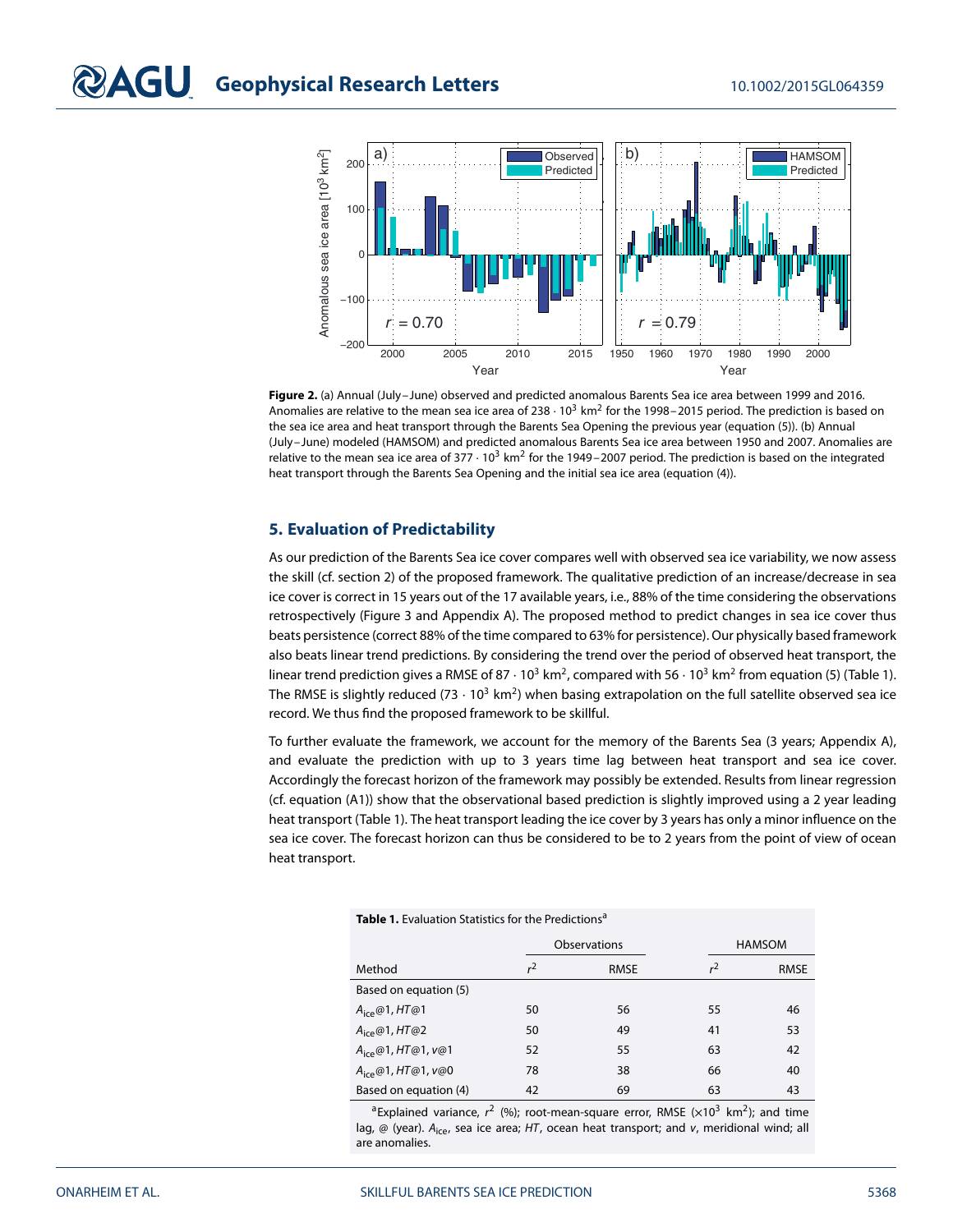

<span id="page-5-0"></span>**Figure 3.** Difference between predicted and observed rate of change in the Barents Sea ice cover from one year to the next (thick bars). Green indicates that the correct sign of change is predicted and red the opposite. Thin bars show anomalous wind (meridional wind component averaged over the Barents Sea), where positive values indicate wind from the south.

Our suggested framework has so far not considered wind explicitly. Winds may have a large impact on interannual sea ice variability [e.g., Kwok, [2009\]](#page-7-13) and was suggested as a possible predictor by Nakanowatari et al. [\[2014\]](#page-7-11). Our large underestimation of sea ice in 2003 corresponds to anomalous winds from the north (Figure [3\)](#page-5-0). According to Kwok et al. [\[2005\]](#page-7-20) winds caused an unusually high import of sea ice to the Barents Sea during winter 2003. Due to the potential influence of winds, we examine meridional wind at different time lags as predictor. Using linear regression analysis (cf. equation [\(A1\)](#page-6-16)), we find that the prediction performance is not largely improved by accounting for wind with a time lag, while simultaneous wind adds variance explained (Table [1\)](#page-4-1), consistent with the findings of Nakanowatari et al. [\[2014\]](#page-7-11). The effect from simultaneous wind is demonstrated in Figure [3,](#page-5-0) showing that mismatch between observed and predicted changes in the ice cover can be reconciled also considering anomalous wind conditions. By combining the predictive equation [\(5\)](#page-3-1) with simultaneous winds (in the form of equation [\(A1\)](#page-6-16)), 78% of the sea ice variance is explained (Table [1\)](#page-4-1). A more elaborate evaluation of wind influence, by investigating more regional winds, indicates that the results are robust. This corroborates that ocean heat conditions and winds appear as main drivers of the Barents Sea ice cover. Still, the proposed framework (equation [\(4\)](#page-3-2) or [\(5\)](#page-3-1)) captures most of the sea ice variance and qualitatively predicts an increase/decrease in ice cover skillfully.

#### **6. Discussion and Conclusion**

Using direct observations, a regional ice-ocean model and a simple prognostic heat budget (equations [\(1\)](#page-2-1)–[\(5\)](#page-3-1)), we have shown that sea ice anomalies in the Barents Sea can be skillfully predicted from recent sea ice area and ocean heat transport. Overall the proposed framework skillfully predicts the observed sea ice cover both quantitatively (Figure [2\)](#page-4-0) and qualitatively (Figure [3\)](#page-5-0) predicting an increase versus decrease in ice cover. By accounting for simultaneous meridional winds, 78% of the sea ice variance is explained. Preceding ocean heat transport and sea ice area combined with these winds are thus all important to explain recent sea ice variability (Table [1\)](#page-4-1).

As ocean heat transport and sea ice cover provide significant predictive skill for the Barents Sea ice cover, this work corroborates the strong link between Atlantic water inflow and the Barents Sea ice cover [e.g., Schlichtholz, [2011;](#page-7-8) Årthun et al., [2012\]](#page-6-4). Parkinson et al. [\[2006\]](#page-7-26) found that many climate models simulate more sea ice in the Barents Sea than what is observed and hypothesized that the models underestimate the ocean heat transport. It thus appears essential for ocean and earth system models to adequately resolve the variable Atlantic heat transport through the Nordic Seas into the Barents Sea and Arctic Ocean, in order to simulate Arctic sea ice variability well.

The proposed framework offers a novel approach to predict winter Arctic sea ice cover, where the Barents Sea at present essentially explains the winter variance (92%, cf. Figure [1b](#page-1-0)). Related to this, Zhang [\[2015\]](#page-7-27) suggested a relation between the Barents Sea ice cover and also summer Arctic sea ice extent via Atlantic heat. Skillful predictions of Barents Sea ice may therefore have the potential to improve predictions of the Arctic Ocean sea ice cover in general. In the future the processes driving today's Barents Sea winter ice cover may become even more relevant as first-year ice is likely to dominate the Arctic Ocean.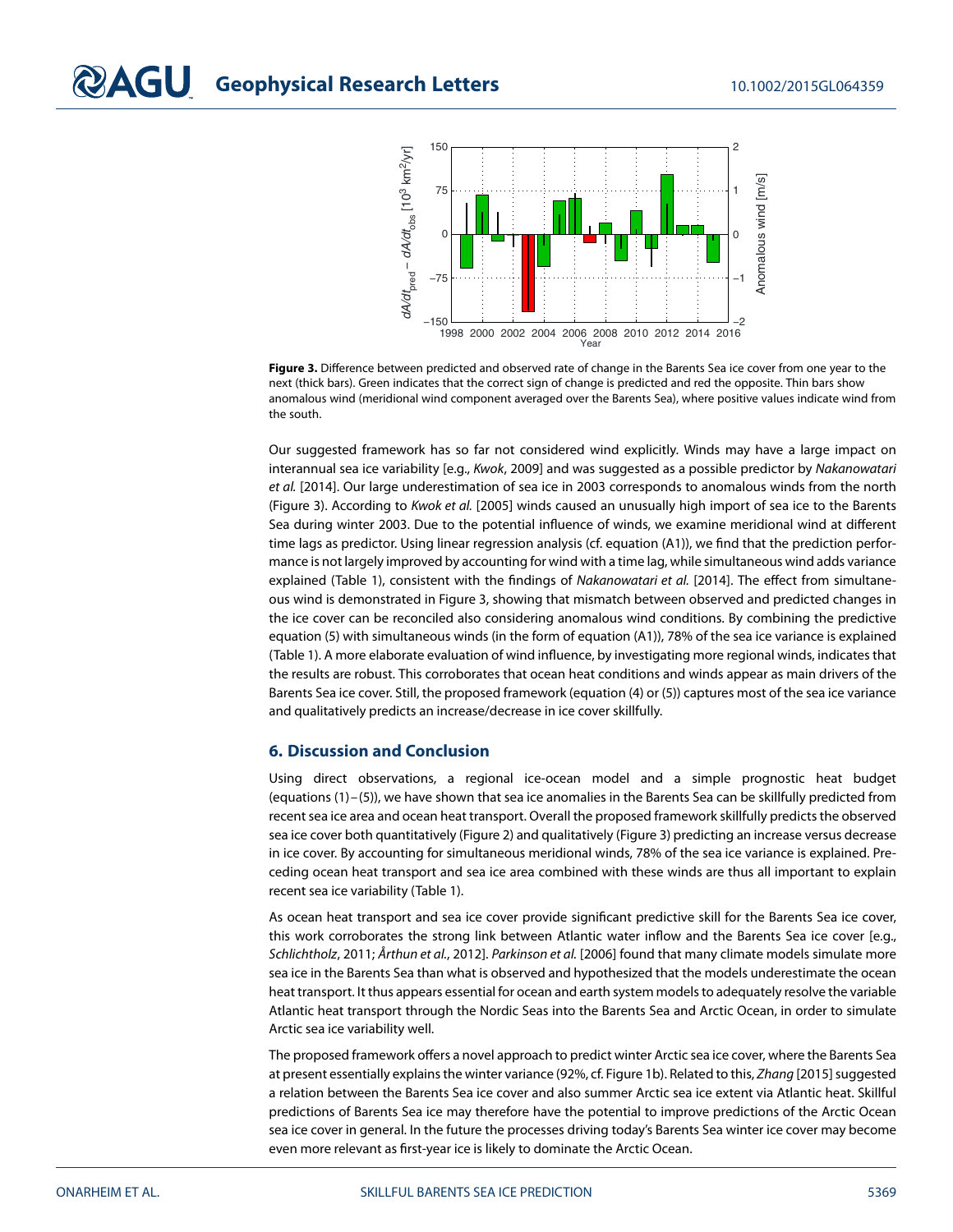Our results highlight the potential for skillful physical-based prediction models of the Arctic sea ice cover. We demonstrate that the Barents Sea ice cover is skillfully predictable 1–2 years ahead (Figure [2\)](#page-4-0). Due to relatively small 2015 anomalies in sea ice and heat, but with a relative dominance of anomalous Atlantic heat input, it is in particular predicted (cf. equation [\(5\)](#page-3-1)) that the Barents Sea ice cover in 2016 will be smaller than that of 2015 (Figure [2a](#page-4-0)).

#### **[A](#page-0-0)ppendix [A:](#page-0-0) Scaling Parameters**

Our suggested framework (equation [\(5\)](#page-3-1)) can be considered a special case of the regressional relation

<span id="page-6-16"></span>
$$
\frac{A_{\text{ice}}^{n+1} - A_{\text{ice}}^n}{\Delta t} = aA_{\text{ice}}^{n-k} + bHT^{n-l} + cv^{n-m},\tag{A1}
$$

where  $a$ ,  $b$ , and  $c$  are regression coefficients for the ice cover, heat transport, and meridional wind,  $v$ , respec-tively, and k, l, m are any additional time lags. In the case of equation [\(5\)](#page-3-1),  $c = k = l = 0$ , i.e., neither the direct influence of wind nor any time lag beyond the present are considered, and  $a = -q_0/hc_0$ ,  $b = -1/hc_0$ . Simplest estimates of the scaling factors,  $q_0$  and  $hc_0$ , would be  $hc_0 = std/HC) / std(A<sub>ice</sub>)$  and  $q_0 = std/HC) / std(A<sub>ice</sub>)$ , where std( $X$ ) is the standard deviation of the annual time series  $X$ , and assuming the model assumption (equation [\(2\)](#page-2-0)) to be perfect. Unfortunately, observational time series of ocean heat content and heat flux to the atmosphere are not available. By considering the full observational record, linear regression (equation [\(A1\)](#page-6-16)) gives a = −0*.*403 yr<sup>−</sup>1, and b = −0*.*001 m2J−<sup>1</sup> for the observational record. For HAMSOM data the regression coefficients become  $a = -0.617$  yr<sup>-1</sup> and  $b = -0.003$  m<sup>2</sup> J<sup>-1</sup>, which compare well with scaling parameters calculated from standard deviations ( $a = -0.616$  yr<sup>-1</sup> and  $b = -0.005$  m<sup>2</sup>J<sup>-1</sup>). The observed and modeled parameters differ partly because the scaling parameters may change over time but also simply because HAMSOM is a model. The robustness of the scaling parameters was therefore tested by the random sub-sampling of N data points for the regressional relationship (equation [\(A1\)](#page-6-16); N  $\leq$  30 for HAMSOM; N  $\leq$  12 for observations). The procedure was repeated 1000 times for each N. The scaling parameters converged to their respective values in about 15 years, implying the HAMSOM estimates to be robust, but that one would probably still benefit from a longer observational series. We finally note that prediction based on regression generically underestimates the variance of a predictand unless there is perfect covariance between predictor(s) and the predictand (cf. Figure [2\)](#page-4-0).

#### <span id="page-6-14"></span>**References**

Årthun, M., and C. Schrum (2010), Ocean surface heat flux variability in the Barents Sea, J. Mar. Syst., 83, 88–98. doi[:10.1016/j.jmarsys.2010.07.003.](http://dx.doi.org/10.1016/j.jmarsys.2010.07.003)

<span id="page-6-12"></span>Årthun, M., R. B. Ingvaldsen, L. H. Smedsrud, and C. Schrum (2011), Dense water formation and circulation in the Barents Sea, Deep Sea Res. I, 58(8), 801–817, doi[:10.1016/j.dsr.2011.06.001.](http://dx.doi.org/10.1016/j.dsr.2011.06.001)

<span id="page-6-4"></span>Årthun, M., T. Eldevik, L. H. Smedsrud, Ø. Skagseth, and R. B. Ingvaldsen (2012), Quantifying the influence of Atlantic heat on Barents Sea ice variability and retreat, J. Clim., 25, 4736–4743, doi[:10.1175/JCLI-D-11-00466.1.](http://dx.doi.org/10.1175/JCLI-D-11-00466.1)

<span id="page-6-0"></span>Cavalieri, D. J., and C. L. Parkinson (2012), Arctic sea ice variability and trends, 1979–2010, Cryosphere, 6(4), 881–889, doi[:10.5194/tc-6-881-2012.](http://dx.doi.org/10.5194/tc-6-881-2012)

<span id="page-6-9"></span>Cavalieri, D. J., C. L. Parkinson, P. Gloersen, and H. Zwally (1996), Sea Ice Concentrations From Nimbus-7 SMMR and DMSP SSM/I Passive Microwave Data, Digital Media, Natl. Snow and Ice Data Cent., Boulder, Colo.

<span id="page-6-10"></span>Cavalieri, D. J., C. L. Parkinson, P. Gloersen, J. C. Comiso, and H. J. Zwally (1999), Deriving long-term time series of sea ice cover from satellite passive-microwave multisensor data sets, J. Geophys. Res., 104(C7), 15,803–15,814, doi[:10.1029/1999JC900081.](http://dx.doi.org/10.1029/1999JC900081)

<span id="page-6-8"></span>Deser, C., and H. Teng (2008), Evolution of Arctic sea ice concentration trends and the role of atmospheric circulation forcing, 1979–2007, Geophy. Res. Lett., 35, L02504, doi[:10.1029/2007GL032023.](http://dx.doi.org/10.1029/2007GL032023)

<span id="page-6-5"></span><span id="page-6-1"></span>Eicken, H. (2013), Ocean science: Arctic sea ice needs better forecasts, Nature, 497(7450), 431–433, doi[:10.1038/497431a.](http://dx.doi.org/10.1038/497431a)

Francis, J. A., and E. Hunter (2007), Drivers of declining sea ice in the Arctic winter: A tale of two seas, Geophys. Res. Lett., 34, L17503, doi[:10.1029/2007GL030995.](http://dx.doi.org/10.1029/2007GL030995)

<span id="page-6-15"></span>Gammelsrød, T., Ø. Leikvin, V. Lien, W. P. Budgell, H. Loeng, and W. Maslowski (2009), Mass and heat transports in the NE Barents Sea: Observations and models, J. Mar. Syst., 75(1), 56–69, doi[:10.1016/j.jmarsys.2008.07.010.](http://dx.doi.org/10.1016/j.jmarsys.2008.07.010)

<span id="page-6-13"></span>Häkkinen, S., and D. J. Cavalieri (1989), A study of oceanic surface heat fluxes in the Greenland, Norwegian, and Barents Seas, J. Geophys. Res., 94(C5), 6145–6157, doi[:10.1029/JC094iC05p06145.](http://dx.doi.org/10.1029/JC094iC05p06145)

<span id="page-6-6"></span><span id="page-6-3"></span>Helland-Hansen, B., and F. Nansen (1909), The Norwegian Sea, Fiskdir. Skr. Ser. Havunders., 2(2), 1-360.

Hilmer, M., M. Harder, and P. Lemke (1998), Sea ice transport: A highly variable link between Arctic and North Atlantic, Geophys. Res. Lett., 25(17), 3359–3362, doi[:10.1029/98GL52360.](http://dx.doi.org/10.1029/98GL52360)

<span id="page-6-2"></span>Honda, M., J. Inoue, and S. Yamane (2009), Influence of low Arctic sea-ice minima on anomalously cold Eurasian winters, Geophys. Res. Lett., 36, L08707, doi[:10.1029/2008GL037079.](http://dx.doi.org/10.1029/2008GL037079)

<span id="page-6-7"></span>Ingvaldsen, R. B., L. Asplin, and H. Loeng (2004a), Velocity field of the western entrance to the Barents Sea, J. Geophys. Res., 109, C03021, doi[:10.1029/2003JC001811.](http://dx.doi.org/10.1029/2003JC001811)

<span id="page-6-11"></span>Ingvaldsen, R. B., L. Asplin, and H. Loeng (2004b), The seasonal cycle in the Atlantic transport to the Barents Sea during the years 1997–2001, Cont. Shelf Res., 24(9), 1015–1032, doi[:10.1016/j.csr.2004.02.011.](http://dx.doi.org/10.1016/j.csr.2004.02.011)

#### **Acknowledgments**

The data sets for this paper are properly cited and referred to in the reference list. This work was supported by the Centre for Climate Dynamics (SKD) at the Bjerknes Centre and by the Research Council of Norway through the projects NORTH and EPOCASA. We thank two anonymous reviewers for constructive suggestions that improved the manuscript.

The Editor thanks two anonymous reviewers for their assistance in evaluating this paper.